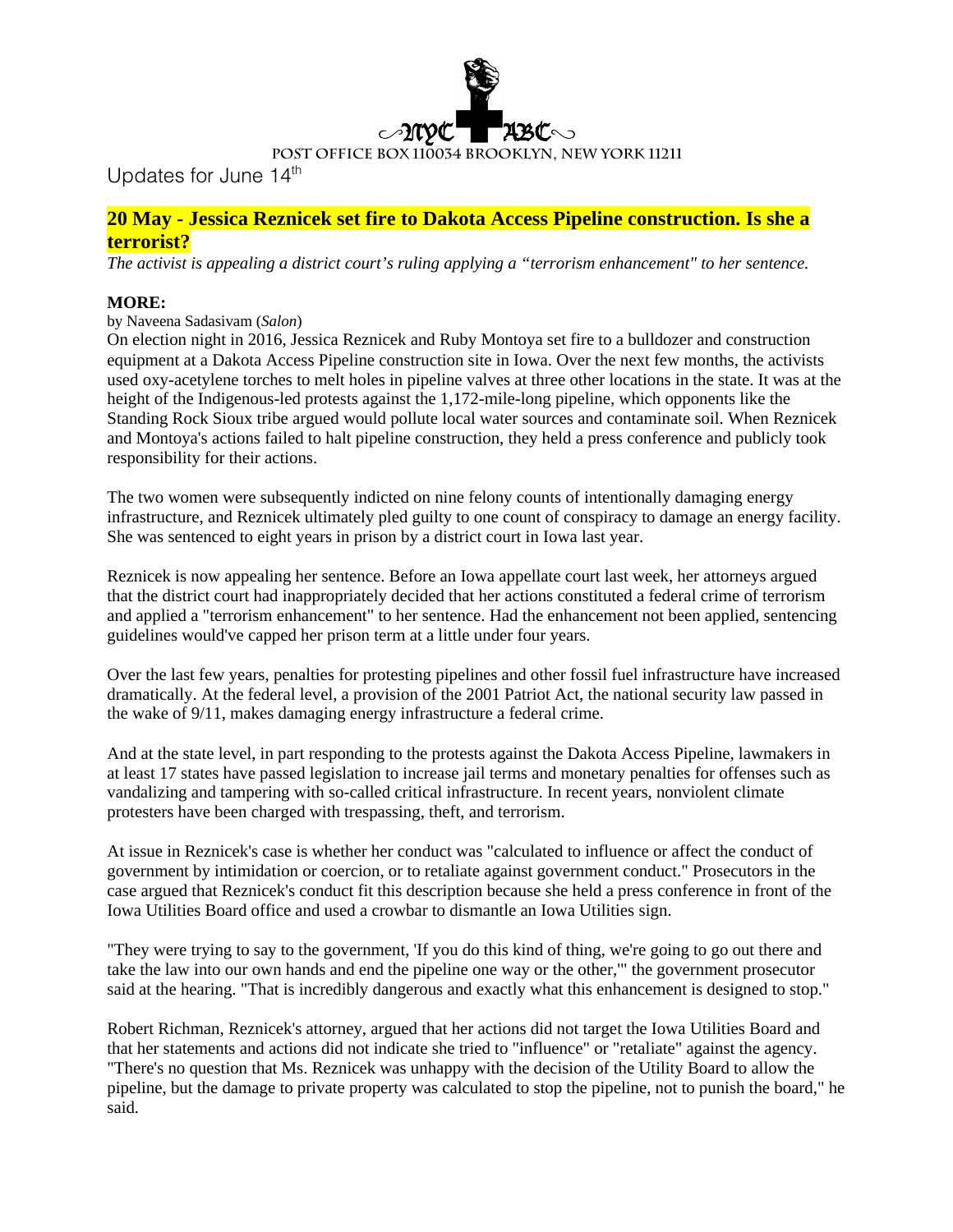In a 2021 statement to the court, Reznicek, who has long been associated with the Catholic Worker Movement, which promotes a social-justice oriented interpretation of Catholicism, said she is "not a political person" and "certainly not a terrorist."

"I am simply a person who cares deeply about an extremely basic human right that is under threat: Water," she wrote.

# **June 8th - Right-Wing Judges Say It's "Harmless" to Label Climate Activist a Terrorist**

by Natasha Lennard (*The Intercept*)

A panel of three Trump-appointed judges this week upheld an excessive eight-year prison sentence handed down to climate activist Jessica Reznicek, ruling that a terrorism enhancement attached to her sentence was "harmless."

The terror enhancement, which dramatically increased Reznicek's sentence from its original recommended range, set a troubling precedent. Decided by a lower court in 2021, it contends that Reznicek's acts against private property were "calculated to influence or affect the conduct of government." The appellate justices' decision to uphold her sentence, callously dismissing the challenge to her terrorism enhancement, doubles down on a chilling message: Those who take direct action against rapacious energy corporations can be treated as enemies of the state.RelatedDakota Access Pipeline Activists Face 110 Years in Prison, Two Years After Confessing Sabotage

Reznicek, an Iowa-based member of the Catholic Worker Movement and a participant in the Indigenousled climate struggle, engaged in acts of property damage in an attempt to stop the completion of the Dakota Access pipeline in 2016 and 2017. Along with fellow activist Ruby Montoya, Reznicek took credit for various acts of sabotage, which harmed no humans or animals but burnt a bulldozer and damaged valves of the pipeline. The damaged equipment was property not of the U.S. government, but of private pipeline and energy companies.

Following Reznicek's guilty plea to a single charge of conspiracy to damage an energy facility — which brought a recommended sentencing range of 37 to 46 months — Judge Rebecca Goodgame Ebinger, in allegiance with prosecutors, added the terrorism enhancement. This increased her sentencing range to 210 to 240 months, making the eight-year sentence Reznicek ultimately received fit comfortably below the accepted range, though it's more than double the previous recommendation. (Montoya, who also pleaded guilty, has filed a motion to withdraw her plea, claiming that it was coerced.)

Both courts' decisions on Reznicek's sentence reflect unsurprising but deeply troubling priorities in our criminal legal system. It would be unempirical to the point of foolishness to expect the courts, stacked as they are with right-wing justices, to side with individuals taking risks to stop environmental devastation rather than those corporations making millions on the back of it. Yet Reznicek's appeal was on a point of law: Terrorism enhancements are only supposed to be applicable to crimes that target governmental conduct; Reznicek's targets were private corporations.

The collapsing of government and corporate interests signified by Reznicek's terrorism enhancement is worthy of profound challenge, but the  $8<sup>th</sup>$  U.S. Circuit Court of Appeals judges did not even address the substance of the activist's appeal. In a short, unsigned opinion, the court wrote that even if there had been an "error" in applying a terrorism enhancement, it was "harmless," because Ebinger had stated on the record that she would have imposed an eight-year sentence with or without the terrorism enhancement.

It is a cynical move indeed to sidestep the chilling effect of labeling such acts as "terrorism," as if it carries no material consequences for the future of water and Indigenous land protection and other social movements. As Reznicek's support team wrote in a statement Monday, "Federal prosecutors only pursued terrorism enhancements against Reznicek after 84 Congressional representatives wrote a letter in 2017 to Attorney General Jeff Sessions requesting that Reznicek and other protesters who tamper with pipelines be prosecuted as domestic terrorists." These members of Congress, note Reznicek's supporters, have together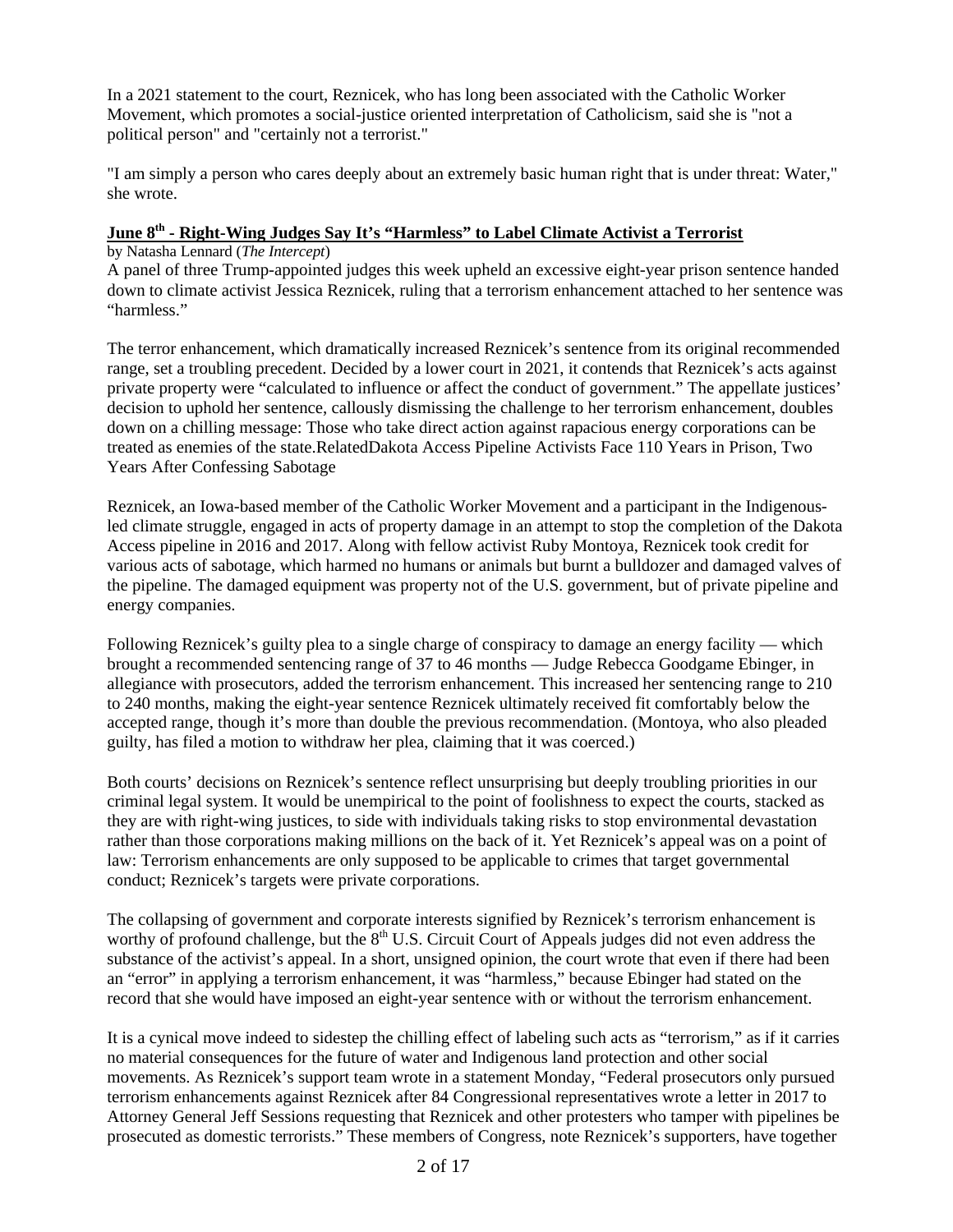received a combined \$36 million in campaign contributions from the oil and gas industry. Determinations over which actions are labeled "terrorism" are always political.

Determinations over which actions are labeled "terrorism" are always political, and in this case nakedly so given the clear pressure applied on prosecutors by politicians and their industry backers. Ebinger's claim that she would have imposed the excessive eight-year sentence with or without the terror enhancement triggered — cannot be considered the final word here. Reporting on Reznicek's case, ABC News — an outlet hardly aligned with the environmental left — noted that neither white supremacist murderer Dylann Roof nor avowed neo-Nazi James Fields, who plowed his car into anti-fascist protesters in Charlottesville, Virginia, received a terrorism enhancement when sentenced.

Reznicek's legal team will continue to challenge her sentence in court, especially since the question of the misapplication of a terrorism enhancement remains open, despite the judges' decision this week. A full court hearing by the  $8<sup>th</sup>$  Circuit, an appeal to the far-right Supreme Court, or a request for clemency from President Joe Biden are all technical options, but hardly are any of these sites of optimism.

As her legal battles continue, Reznicek, whose acts of sabotage place her firmly on the right side of history, if not the law, deserves full-throated public support. As she noted in her 2017 statement claiming responsibility for the actions against the Dakota Access pipeline: "We acted from our hearts and never threatened human life nor personal property. What we did do was fight a private corporation that has run rampant across our country seizing land and polluting our nation's water supply."

# **27 May - Uvalde Police Didn't Move to Save Lives Because That's Not What Cops Do**

*It should not take an event so devastating to break the spell of policing mythology about what cops do and what they don't.*

## **MORE**:

### by Natasha Lennard (*The Intercept*)

The more details that emerge about how police responded to the massacre in an elementary school in Uvalde, Texas, on Tuesday, the clearer it is that the already well-funded, heavily armed and amply trained law enforcement officers on the scene failed to save the lives of 19 children and two of their teachers.

Here's what we know so far, based on haunting videos from the scene outside Robb Elementary School and statements from police officials themselves. Salvador Ramos murdered 21 people. Despite earlier, misleading claims from law enforcement officials, it appears that no police officers engaged with the shooter before he entered the school. Instead of rushing in to protect the children and staff when reports of a gunman approaching the school were made at 11:30 a.m., police instead waited outside and aggressively confronted parents who were begging them to enter. The parents were threatened with arrest — one cop brandished a Taser — as they attempted to access the school to save their kids themselves.

One mother who was urging the police to enter the building, Angeli Rose Gomez, was handcuffed. When she was released, she managed to run into the school, grab her kids, and bring them out to safety, which is the alleged job of the police. According to one Texas Department of Public Safety lieutenant interviewed by local news, some officers did run into the school — but only to grab their own children.

The Border Patrol SWAT team that eventually engaged with and killed the shooter — 40 minutes to an hour after first shots were reported — was not able to break down the door to the classroom where the killer was holed up with more children. A staff member had to unlock it with a key. According to the chilling firsthand account of a fourth grader in the room, cops told children to yell "if you need help"; when one little girl did, the gunman immediately shot her.

The police failed at protecting the schoolchildren, yes, but we should not be under the illusion that this is an example of the cops failing at their jobs. As far we can tell from reports, police at the scene acted as they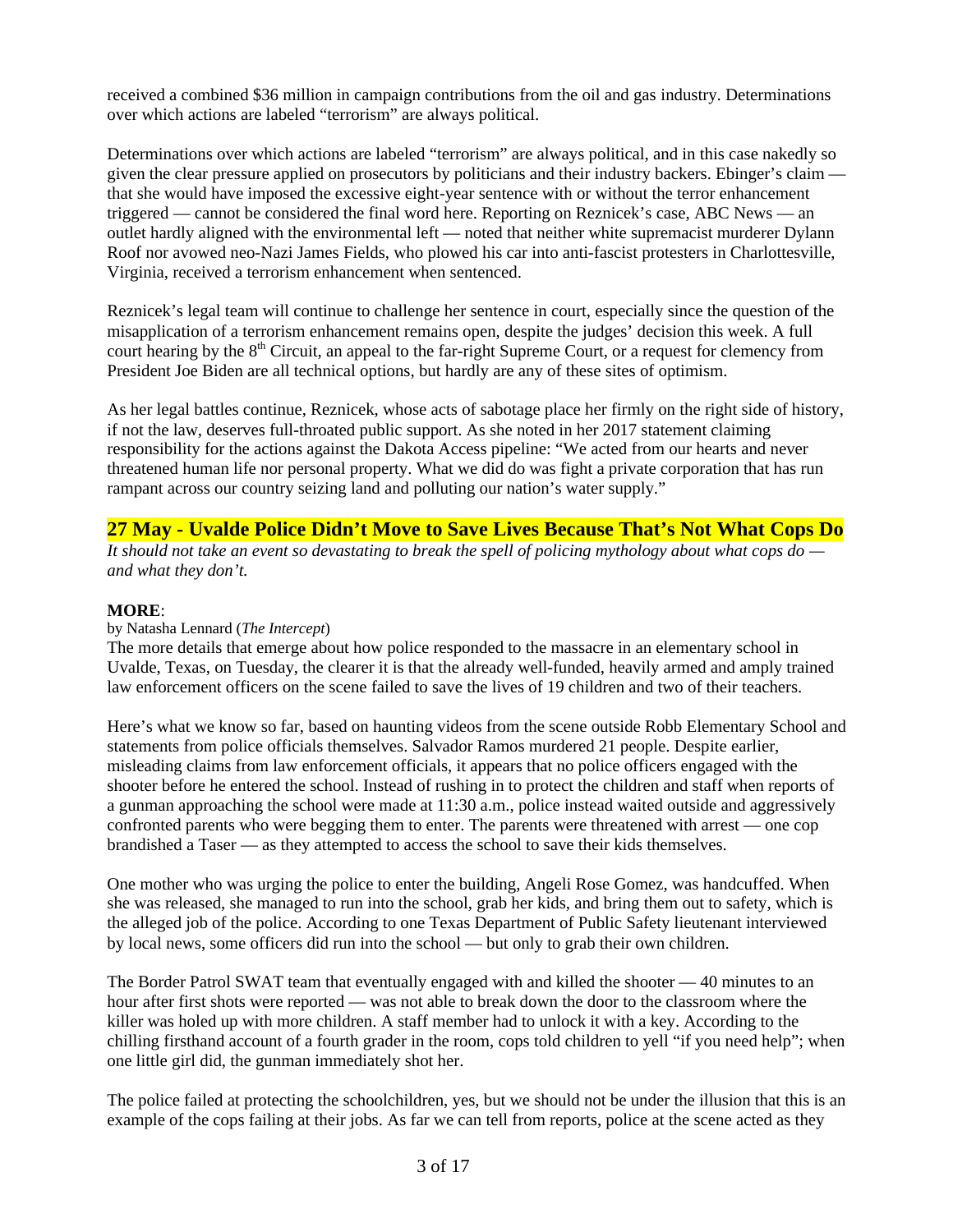usually do, in accordance with standard policing practice: Rather than risk a hail of gunfire to stop the killer, they kept themselves safe.

As Akela Lacy noted on Wednesday in *The Intercept*, the approach is not an outlier: "As the number of school resource officers has ballooned over the last two decades, so has the number of school shootings. There is no evidence that police have the ability to stop these shootings from happening."

The behavior of the police at Robb Elementary is only shocking if you are committed to a mythic notion of what policing entails. The "thin blue line" does not, as reactionary narratives would have it, separate society from violent chaos. This has never been what police do, since the birth of municipal policing in slave patrols and colonial counterinsurgencies. The "thin blue line" instead separates those empowered by the state to uphold racial capitalism with violence, and to do so with impunity.

It is disgusting, not shocking, that police officers would sooner harass and handcuff parents — parents begging them to save their children from a massacre — than they would run in and put themselves in the line of fire. What is striking, though, is how inconceivable it is to so many people that policing is not, in fact, what they've been told it is by the police themselves, by those in power, and by the mainstream culture built around those mutually reinforcing myths.

Since police propaganda relies on the repetition of lies, certain corrective truths bear repeating too.

Being a police officer is not even among the top 10 most dangerous jobs in the U.S. Roofers, loggers, and delivery drivers all face greater risks to their lives at work. For the last two years in a row, the leading cause of death among cops, purportedly in the line of duty, is the coronavirus pandemic.

And cops don't solve most crimes. Only around 2 percent of major crimes are solved by police. Police also don't prevent crime, they criminalize: Ninety percent of the almost all Black people stopped under the New York Police Department's stop-and-frisk policy were not committing any crime at all. There's scant evidence that police surveillance reduces or prevents crime. What policing does do, however, is criminalize poverty and the communities of color forced to live in it.

In just the last month, the vast and wealthy army that is the NYPD failed to apprehend two shooters on the subway system — a system that crawls with cops and surveillance. When the first of these shooters was eventually taken into custody, thanks to the intervention of a civilian who spotted him, he was just blocks away from the site of a homeless encampment, which the police were busy destroying.

So what are cops up to? Katie Way, writing on the All Cops Are Posters Substack, gathered the social media posts of the Uvalde Police Department to show that, rather than saving lives and risking their own, the Texas cops spend a considerable amount of their time arresting and caging desperate men, women, and children attempting to enter the U.S. through the southern border.

Even the Supreme Court affirmed in 2005 that police departments are not in fact obligated to provide protection to the public. Our safety is quite simply not what our tax dollars, endlessly funneled into glutted police departments, pay for. Meanwhile, it was two teachers who put their bodies in the line of fire and died trying to protect children during Tuesday's massacre.

As Patrick Blanchfield, author of the forthcoming "Gunpower: The Structure of American Violence," noted on Twitter, "U.S. police are trained to maximize control over situations while minimizing their personal risk. That translates into beating parents while a rampage shooter executes their children just as easily as it does their rolling up on a kid with a toy guy and executing him seconds later."

To be clear, this was not a question of funding or training: Police in the Uvalde school district had both.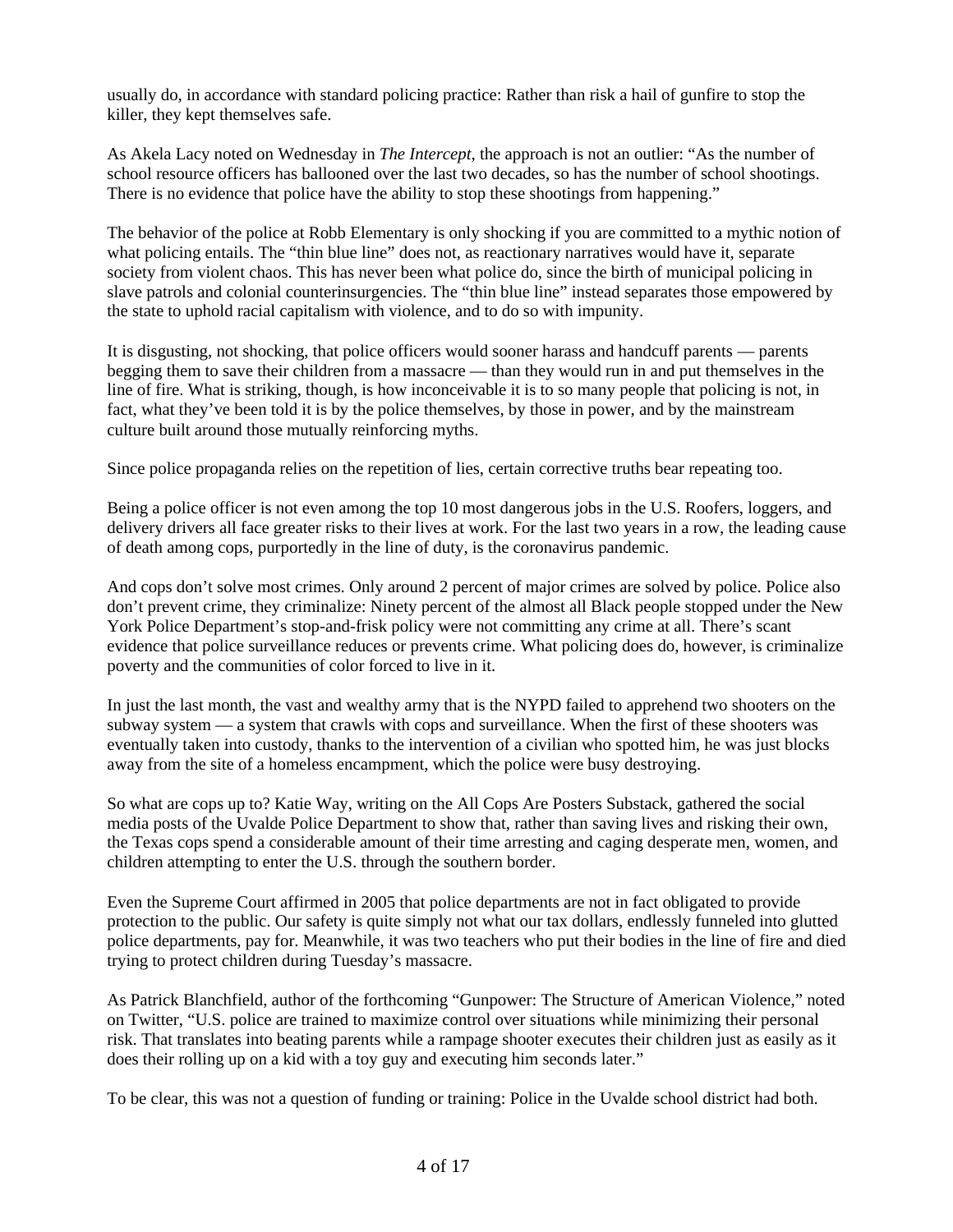Those of us who have been calling for the defunding of police departments — indeed for police abolition in favor of real, collective public safety practices — have been treated by Democratic and Republican leaders and commentators alike as fanatical. In the face of decades, if not centuries of evidence exposing what the work of policing actually entails — and does not entail — the true ideologues are those committed to policing as a social solution.

It would be too generous to those in power to grant that they have simply been misled by copaganda. By insisting that we double down on policing, they make clear that they too uphold what the institution of policing defends: property, power, and racial hierarchy.

The police response to just this latest massacre of children is drawing rightful ire. Yet that alone is unlikely to turn the tides of political will when it comes to shattering the myth of policing. The lionization of the police is as deep seated as any American ideology — resistant to buckling under its own contradictions and obvious falsities. This is a country, after all, founded on genocide, slave labor, and universalist claims to equality for all. Violent contradictions should come as no surprise.

Those who have dismissed calls to defund the police as too radical ought to question their own convictions about policing. It should not take an event so devastating — with police behavior so counter to the task of saving lives — to break the spell of policing mythology.

## **1 Jun - Leonard Peltier Shares His Indian Boarding School Story**

*This first-person account from Leonard Peltier about his experiences at the Wahpeton Indian School from 1952 to 1955 was sent to* Native News Online *by one of his longtime advisers. Its authenticity was confirmed by his attorney, Kevin Sharp.*

### **MORE**:

### by Leonard Peltier (*Native News Online*)

My name is Leonard Peltier and I am 77 years old. I am a member of the Turtle Mountain Chippewa tribe. I am Anishanaabe and Dakota. I was taken to Wahpeton Indian School, an Indian boarding school, in Wahpeton, North Dakota when I was nine years old and did not leave until I was 12. This is my story.

When I lost my grandfather in 1952, life changed forever. He was a good and kind man and he was my mentor and knew how to live off the land. But then he got pneumonia and did not survive. I will never forget watching him die from the foot of his bed. Even now, that sad memory comes back to me as I lay in my bunk at night in a federal penitentiary.

About a year after my grandpa died, my grandma had to go to the Bureau of Indian Affairs (BIA) to beg for help for her and me, my sister Betty Ann and cousin Pauline. As it turned out, that made things much worse for us. Now, we had to worry about the BIA agents coming to take us away. I grew up with the stories. I was old enough to know what happened when the government took you away. I knew some children never came home.

So we — my grandma and my sisters and I — watched for new cars from the top of the hill. Indian cars were old and made a lot of noise so we heard them coming. We were always prepared to run and hide in the woods.

But then one day, I forgot to run and hide and the girls were hiding in the house. This shiny car drove up the hill and stopped in front of our house. A man stepped out of a 1952 Chevy Fleetline.

I will never forget that government car.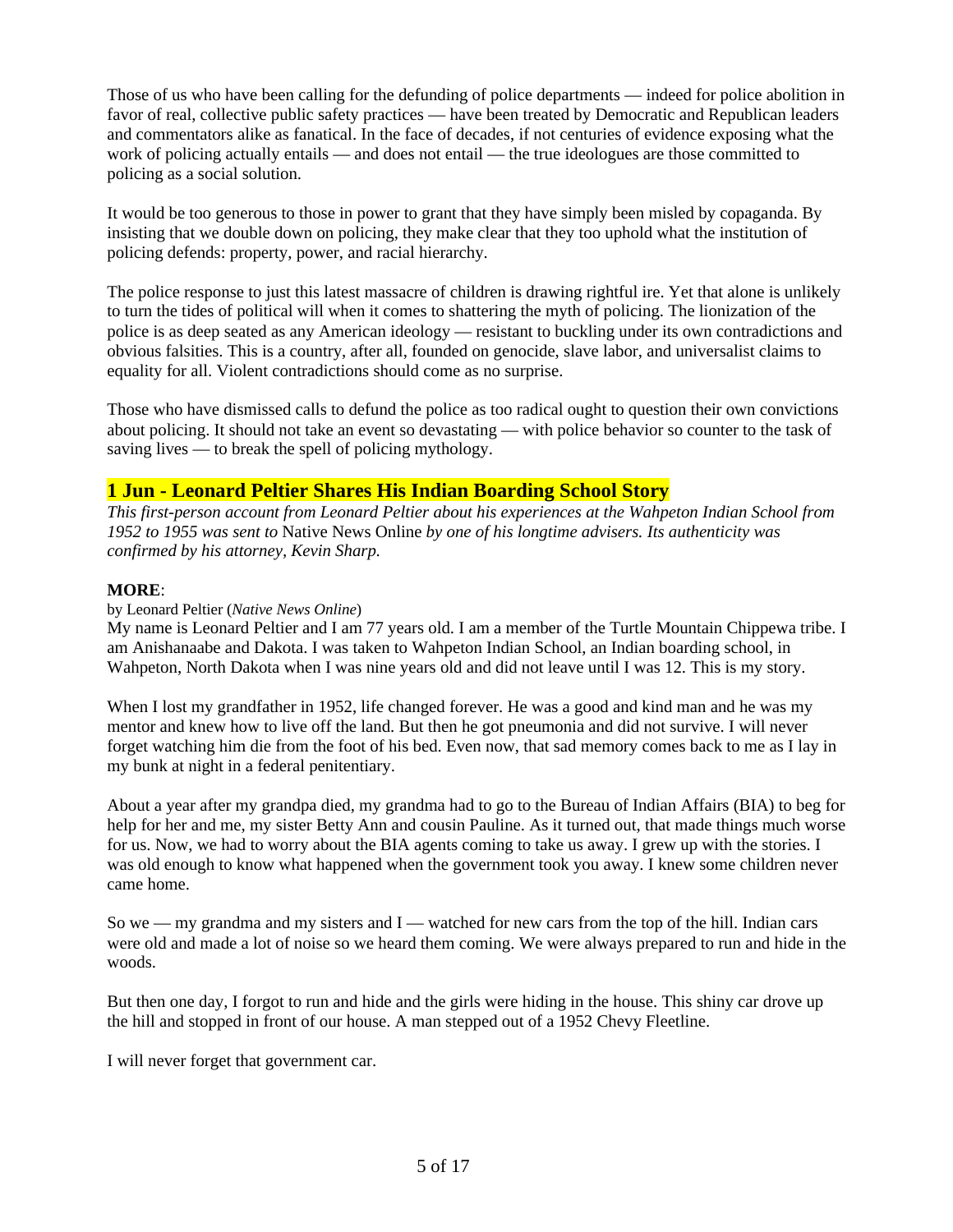Grandma could not understand much of what he said, and no other adult was there. But she finally understood that he came to take us away. The government man told us he was taking us away to a boarding school because my grandma could not take care of us. I loved my grandma. I knew he was wrong.

She started to cry and pleaded with him not to take us. She cried out, but he told her she would be jailed if she tried to interfere. That was it. I said nothing. I was 9 years old, but I was afraid if I said anything or tried to run, the government man would take my grandma and put her in jail.

So I watched as Grandma packed the few clothes we had and put them in a small bundle.

"Protect your sisters. Do not let anyone harm them," Grandma told me before the government man took us away.

I promised her I would. But I almost broke out crying. In a single day, my whole world changed. I know I was just a little kid, but I just felt so helpless.

Maybe that day was my introduction to this destiny I did not choose. Little did I know that those school years would condition me well. I was treated very badly by the people in that school, but it made me stronger. I found out in boarding school I had no rights. So I guess I am not surprised that at 77 and still locked up, it is the same for me now.

The government man drove us to a parking lot with a long line of buses at the Belcourt high school. Families were saying goodbye. Children and parents crying in each other's arms.

Some of the traditional Natives were chanting in that way they do when someone has passed. It was an eerie sound for a small boy and a chill ran up my back. I almost lost it.

Betty and cousin Pauline were crying, and I could not do or say anything to get them to stop. I thought: "I have to stay strong and be ready to fight if anyone tries to hurt them." They held onto me so tight I couldn't move at times, though. I can only describe the scene at the bus loading as one of horror. I know I was terrified.

Everyone was crying as they kept yelling at us to get on the bus. The BIA officials and Indian Police were watching and guarding. They made sure no one escaped and no Indians came to help us. They were all powerless to come and take us home.

We traveled all day. Poor Betty and Pauline cried all the way. They asked for water and to use the restroom only once –- the bus driver told them to shut up and sit down. I told them I had to watch where we were going. If we got away, we needed to know how to get home. Getting home — all I could think about was getting home, but I soon understood that there were too many turns. I could not remember them all.

We finally got to a rest stop. Only a few at a time were allowed to get out. Everyone had to urinate so badly, poor Betty and Pauline barely made it.

When we finally got to Wahpeton, they separated us and lined us up in military formation, smallest to tallest.

The girls were sent to the girl's dorm, a two-story building, and us boys to the other one. The dining hall was in the middle, the school was across the road. To rez kids, this looked scary as hell. It was hell.

I could hear Betty and Pauline crying and screaming for me not to leave them. I came close to breaking down. But I knew I had to show them I was strong and brave. I did not cry. Mostly for their sake.

Others kids did break down. It was the beginning of a nightmare that at 77 years old, the fear of remembering it all still keeps me awake some nights.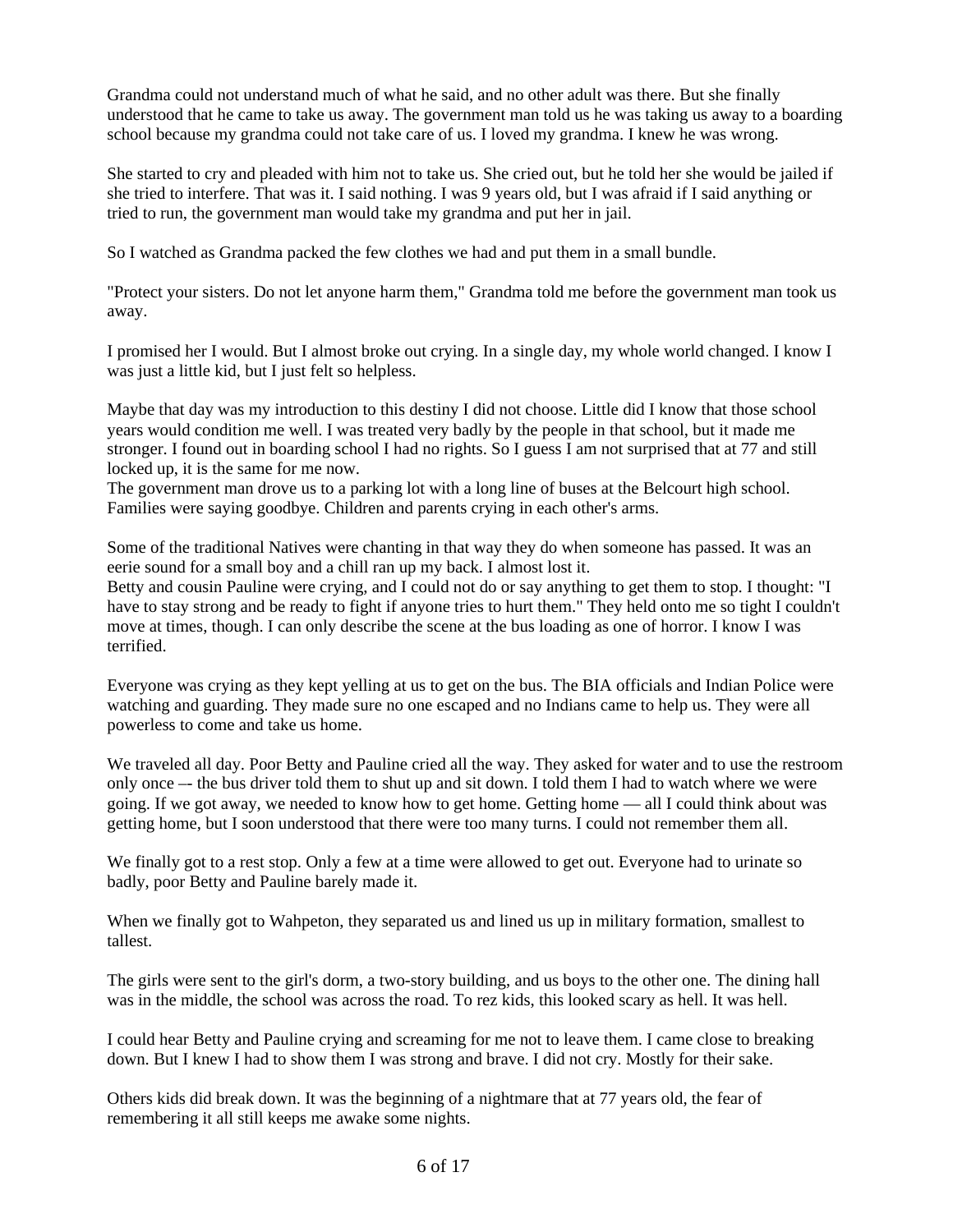The matrons used our fear against us. They yelled, "Shut your mouths...stop your damned crying...it won't help."

Some of us were angry, but we were scared. We had to whisper our anger. They marched us down to the basement where the shower and laundry rooms and the barber shop was. First, they buzz-cut our hair off. Then they took us to the showers and stripped off all our clothes.

This was disrespectful and humiliating. In shame, we marched into the showers. They had set them on HOT. Very HOT.

Some of the kids screamed as the water scalded them. None of us knew how to adjust the temperature. The older kids showed us. Some kids never wanted to go to the showers again – they had to be forced.

When we left the showers they put DDT (an insecticide used in agriculture) all over us. The poison even got in our eyes and mouths. They said it was to kill lice and other insects that carried disease.

Then the matrons sat on benches with a large jar of Vaseline. They lined us up very close together, naked and spread it on the top and back of our ankles, arms, and elbows. They then took a towel, wrapped it around their finger and rubbed the Vaseline off. If any dead skin came off, we were hit with a fat ruler. That sucker hurt. Then we were sent back to wash again. We rubbed our skin raw so as not to get beaten.

A young Native student came and brought me over to the girl's dorm that first night. Betty and Pauline were still clinging to each other, crying. I almost broke down again. I somehow managed to stay strong and console them. I told them that they would beat me if they didn't stop and that worked.

Later, we were assigned to wash the smaller kids. If dead skin was found after we washed them, we got the beating.They made it clear they considered us filthy from the inside out.

They made it clear we were hated. With every look, with every cruel word, they continued a war our ancestors had fought since their ancestors landed here back in 1492.

The sound of the ruler hitting the boys and their screams is something that still affects me whenever I see someone striking a child on TV or in a picture.

When I was older, I was forced to scrub the little kids. A small boy named White Cloud had tender skin and cried, so I did not scrub him as hard as they told me to do it. They found dead skin and they beat me. I had to scrub him again, with a stiff brush like we used to scrub the floor, only smaller. I was angry and I scrubbed until he started to bleed.

How does a person live with those memories?

As time passed and I lay in my bed, I heard crying and whimpering every night. So much crying and so much fear. The bigger kids would try to quiet the little ones, telling them the matrons would come in and beat them if they didn't stop.

Some older boys told us they were trying to scare us into being submissive, but for some of us, our pain turned to hate and it made us rebellious.

We spoke our language. We sang our songs. And we prayed in our languages, all in secret. We called ourselves the Resisters, after the famous French Resistance.

I think I've hidden my hate and my anger throughout my entire life. It was impossible to manage as a kid. But I learned how to deal with their demons. I had to, as I was determined not to ever become one of them. I never felt bigger by hurting others. I am my grandmother's legacy, not Wahpeton's.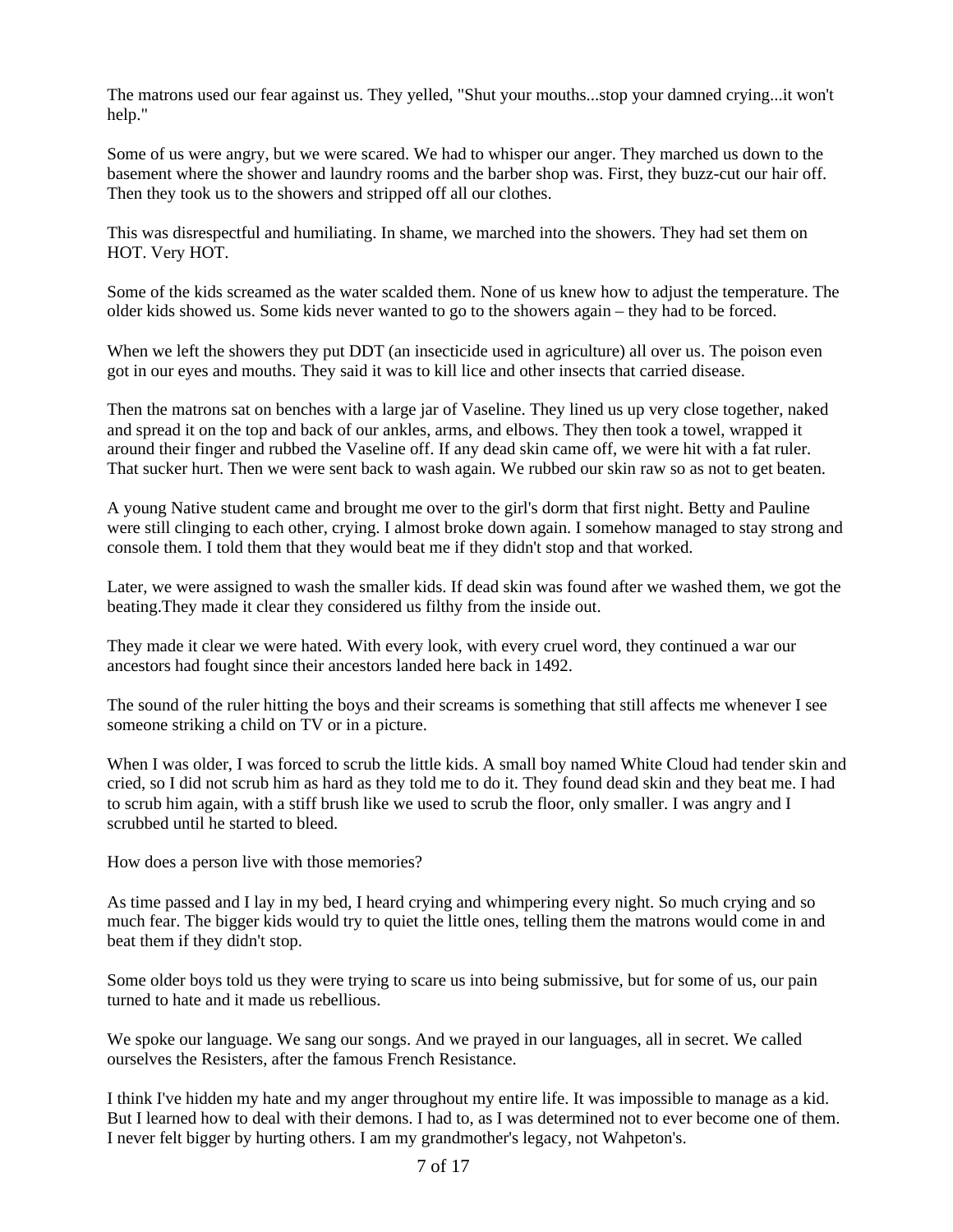There was a prison cell in the basement. In my last year at Wahpeton, they used it for storage. They had me take a broken chair down there one time, and I saw it. I thought of what kids must have gone through in that prison cell in the past. I heard some children committed suicide and had been buried somewhere on the grounds. We did not want to know where this sacred ground was, so we never tried to find it. I admit I was scared.

What could be worse – the yelling and beatings, or being buried there?

Some heard phantom crying in the night. Lost children, hurt so badly they took their own lives. Some of us would not allow ourselves to believe they were spirits crying.

At one point we heard Eisenhower ordered no more maltreatment of Native children. It took a couple of years for the law to be enforced and it did not come in time for us — if it ever came at all. The staff was used to having free reign to beat the hell out of children that could not fight back.

I used to sit around with Dennis Banks and other men and talk about our days at Wahpeton. We could not find a single pleasant memory. Our memories from those vulnerable, formative years are harsh and violent. But we learned one thing from those awful places your people sent us to: We are survivors.

And we survived with our hearts intact.

You don't treat people badly like that. I rise only when I help you rise. Despite all those beatings, I still believe it. It's a law, like physics, and it's true. You get nowhere being mean and disrespecting the feelings of others, especially the most vulnerable. I have seen both kinds of people and more than my share of evil ones, and I know I'm right. I rise only when I help you rise.

# **2 Jun - Dr. Mutulu Shakur June 2022 Health and Legal Update**

*Mutulu's support crew is so grateful for the outpouring of love and support for Mutulu--and want to update his friends and supporters with information from Mutulu himself, and from the medical records.*

### **MORE**:

We understand that people want to share information on social media, but we respectfully ask that people share only information that Mutulu and his support team have consented to be shared publicly.

We learned last Friday that Mutulu's health had taken a turn for the worse. The chemotherapy drugs and other medications that Mutulu is on are very strong and have side effects that can be difficult to manage, particularly within the confines of prison. His legal team is closely monitoring the medical records every week with the help of outside medical practitioners. The hospital where he has been receiving treatment for the last 2 and a half years is already planning on starting a different form of cancer treatment, another kind of chemotherapy. Depending on his test results and whether he is strong enough, he may get a newer form of treatment that has a higher chance of succeeding – but which can also make him feel sicker. We want to get him home to his family – and Mutulu and his team are also still looking for treatments that will give him as much time as possible to be with his family and friends.

The legal team is actively pursuing all avenues for Mutulu's immediate release, including compassionate release and parole. Please keep Mutulu in your thoughts and prayers and stay tuned for further updates.

## **6 Jun - After the Revolution**

*We are always happy to share new writing by Dan Baker.*

### **MORE**:

I recently read "Nation on No Map" and recommended this book to everyone I can reach, which is somewhat limited in prison. I am now reading "After the Revolution," a novel by Robert Evans. "Nation on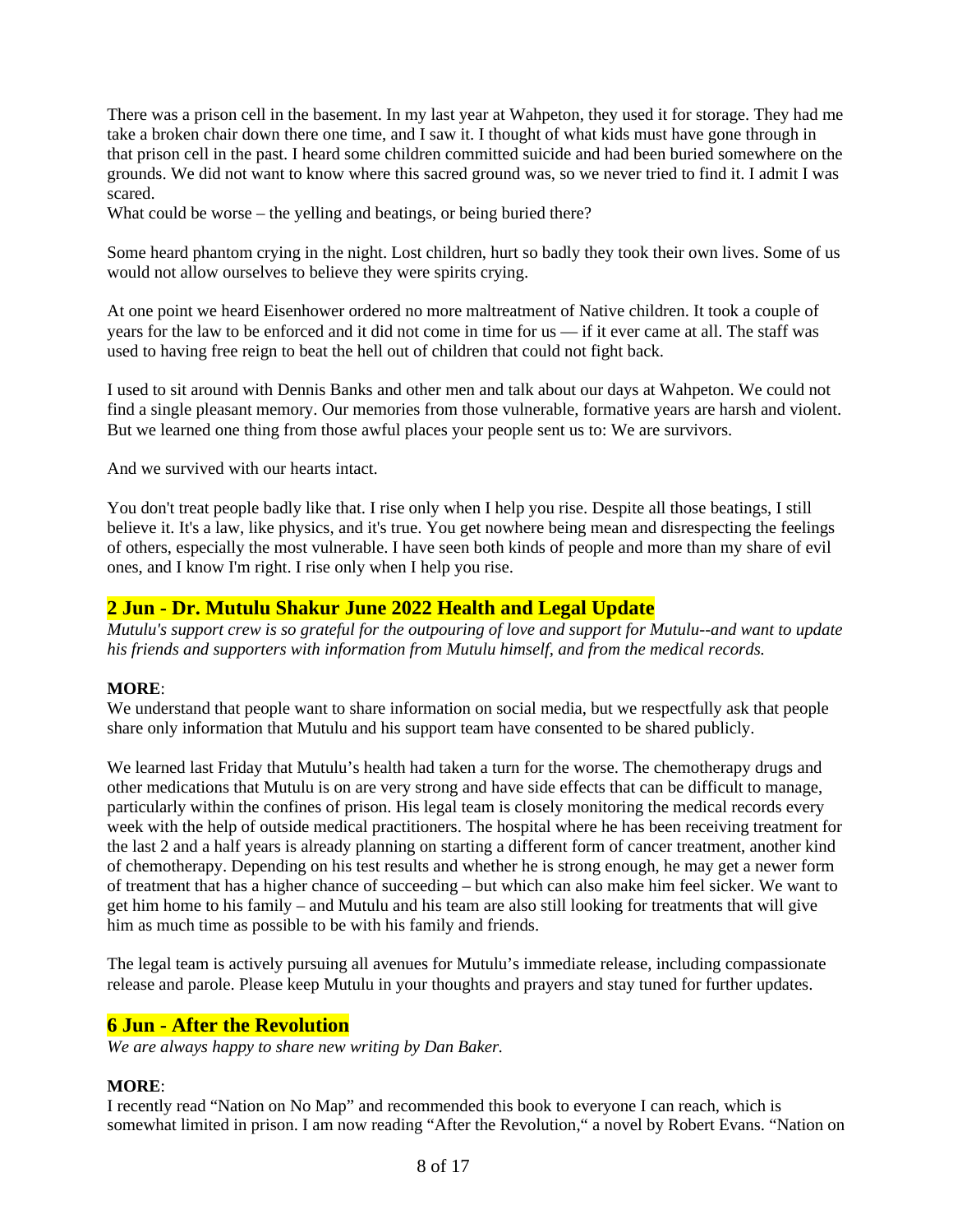No Map" is probably the best non-fiction book I've read since going to prison, and "After the Revolution" is now the best novel I've read. The author has front line experience as a war correspondent and this shows in the skillful storytelling. Being a combat veteran, I am deeply moved by this book. More importantly than the realistic descriptions of humanity's violence is the prophetic prediction of the life cycle of the United States government.

Before white colonists came to North America there were nations of Indigenous people here. Columbus raped them and so did British colonists. After slave owners rebelled against the British colonialists the United Sates government was born on the backs of African and Irish slaves, then immigrants from all over the world. This country has been the battlefield of Revolutionary War, Civil War, a War with Mexico, a war with Spain, and an ongoing war against slave uprisings and the present-day war against the working class wage slaves. My point is that America is a battlefield. In reality the entire world is a battlefield. The misconception that North America will not be the scene of modern warfare is a gross illusion based on privilege at the expense of the global victims of American imperialism. Many countries are known for some cultural trait, like tea, or spiritual traditions, technology and so on. America is known for guns. Not only is America going to experience civil war, sooner than later, it is inevitable. All things are temporary, this is a fundamental law of physics. This includes governments and nation states. Every country, empire and government has a life cycle. They are born in coups or revolutions and the rise and fall over time. "After the Revolution", while indulging in science fiction for the entertainment of the reader, accurately describes the process by which the United States will eventually fracture and divide into states resembling European and Middle Eastern countries, each about the size of a current American state. America is already at war within itself, with the police working for the interests of the wealthy ruling class to criminalize race, poverty and pretty much anyone else they can. Charismatic leaders like Donald Trump want the whole pie for themselves and their wealthy heirs, but they will settle for a seceded white nationalist Christian ethnostate. Likely candidates for the first to secede include Florida, Trump's base of racist operations, Texas, who already consider themselves a republic, and Alaska, a state of fiercely independent survivalists.

I'm not just spewing conspiracy theories. In Florida, where I grew up, a toxic culture of white Christian nationalism exists in coordination with the descendants of the confederacy of the old south. When they say "the south shall rise again", they mean it, and they are willing to fight and die for that. In Tallahassee, my home for the last decade, I was approached by Jordan Jereb, leader of a neo-nazi gang which has wisely rebranded itself as "the Republic of Florida". They pulled up to the corner where I was begging for my daily bread while homeless and unemployed, at a Wal-Mart on Tennessee Street, holding a "hungry veteran" sign. Their offer was food, housing, weapons and training in exchange for my militant loyalty to their racist organization and ideology in coordination with members who had already infiltrated local and federal police and the military. They said, "You look like a racially aware person, with your shaved head." I told them to fuck off of course, but that day I began to receive aggressive attention from the FBI, Tallahassee Police and the Leon County Sheriff's department, specifically a deputy called Larry Folsom, who is widely active in the Jujitsu, MMA and Judo communities in Tallahassee. The end result of their campaign of targeted harassment is that I am now sitting in federal prison. Jordan Jereb bragged about training school shooter Nicholas Cruz by the way. He also recruits kids at high schools and middle schools with flyers in plastic bag with candy. I've seen them, they are similar to the flyers he used to distribute at Walmarts around town until my friends and I organized a town council meeting to put a stop to this. The flyers ask kids if they feel threatened by people from other cultures picking on them, and foreigners, and invite them to join RoF for safety and camaraderie. The reason I bring all this up is because there are very real organization who are already deeply supported by so called law enforcement in Florida and Nationwide, who are actively, openly and covertly working to create white ethno-states, to return to "the good ol' days" of plantation slavery. These are not people who will listen to reason. The hippies cannot "hug it out" with these people. They are very real, they are already here, they are armed and they are now globally networking with white supremacists, fascists, racists and far right-wing conservatives in Austria, Germany, Italy, the U.K., Turkey and Russia, to name a few. Some of them have infiltrated the YPG international, like Ryan Patrick Kasperik. The danger is real.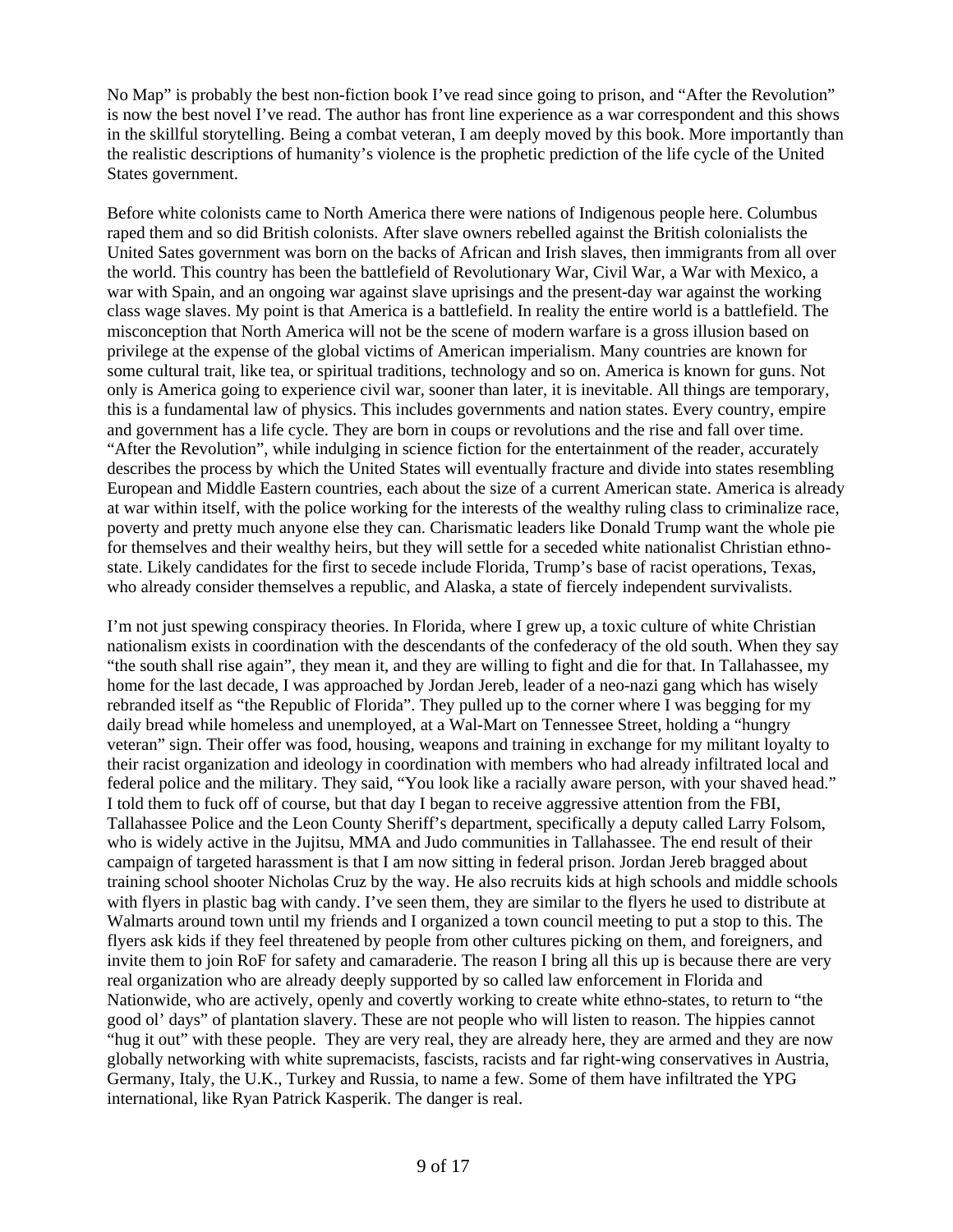We have been warned by authors like Robert Evans. In dystopian, authoritarian police states like the United States it is dangerous to even write truths like this, but a medium that is available for many is fiction, where dangerous truths can be shared with less violent response from the cops. We live in a time when the prophets of the new age include Robert Evans, Margaret Atwood, with her Handmaid's Tale's and Abdullah Ocalan.

The words of these great minds serve as parables and clear warnings to present and future generations. We know about the Holocaust, but we are watching another approach us over the top edges of our smart phones, sinking lower into our seats to just keep scrolling and swiping. This is not enough for us to be on the correct side of history, or even to survive long enough to allow truth and freedom to continue to evolve in the face of regressive forces of domination, hierarchy and dogmatic mysticism. Please take the time to read these writers messages to the world.

Just because war seems distant in the Ukraine, Rojava, Syria, Iraq or anywhere besides the U so called United Sates does not mean that it is happening in a different world. If you listen closely, you can hear the screams of immigrants dying in America, the sounds of gunfire and artillery in Ukraine, the smell of burning bodies on the wind from the Middle East. It's a small world and America's sins are coming home sooner than later. My personal ideal is nonviolence with an emphasis on rescue and healing, but survival may necessitate a variety of tactics. Listen to the well-travelled and well read, and then become welltraveled and well-read and realize the warning signs before it's too late to fight back. A country built on slavery will always be that, and the wrong life cannot be lived the right way. This is the land of the fee and the home of the slave. It will stay that way until we make something new and better to take its place. We can and we will. We should not cause the needless loss of life or instability but when these things come naturally in the course of nature, beginnings, middles and ends, then we can create something new, continuing to evolve and refine the application of fairness, equality, truth, beauty, love and freedom in human global society.

Thank you all again for all of your support. Please reach out to other political prisoners, like Lore, Jessica Reznicek, Eric King, and the elders, like the Black Panthers and Leonard Peltier. More and more people are being rounded up, but we don't seem to be making the connection between the American prison industrial plantation and the German death camps, mainly due to the liberalization of prison culture. Please reflect deeply on this, and reach out to activists you admire, and raise awareness in your community. We need your help to get through this.

# **8 Jun - Solidarity with Marius Mason and All Longterm Anarchist Prisoners**

*Since 2010 a small group of friends and comrades have organized the International Day of Solidarity with Marius Mason and All Longterm Anarchist Prisoners.*

# **MORE**:

The day began as an attempt to expand support for Marius and Eric McDavid, two anarchists who faced many years in prison as a result of the repression of movements to defend the earth broadly referred to as the Green Scare. Eric McDavid was released in 2015, but Marius continues to serve a federal prison sentence. Over the years, the day of solidarity has been expanded to include all longterm anarchist prisoners.

In honor of June 11, CLDC requests that our movement pay respect to Marius Mason, a currently incarcerated political prisoner who needs your support. Marius Mason, who CLDC provided legal support for during his Green Scare prosecution, is an anarchist, labor, environmental, and animal rights activist currently serving nearly 22 years in federal prison for acts of property damage carried out in defense of the planet.

You can learn more about Marius and how to support him at Support Marius Mason.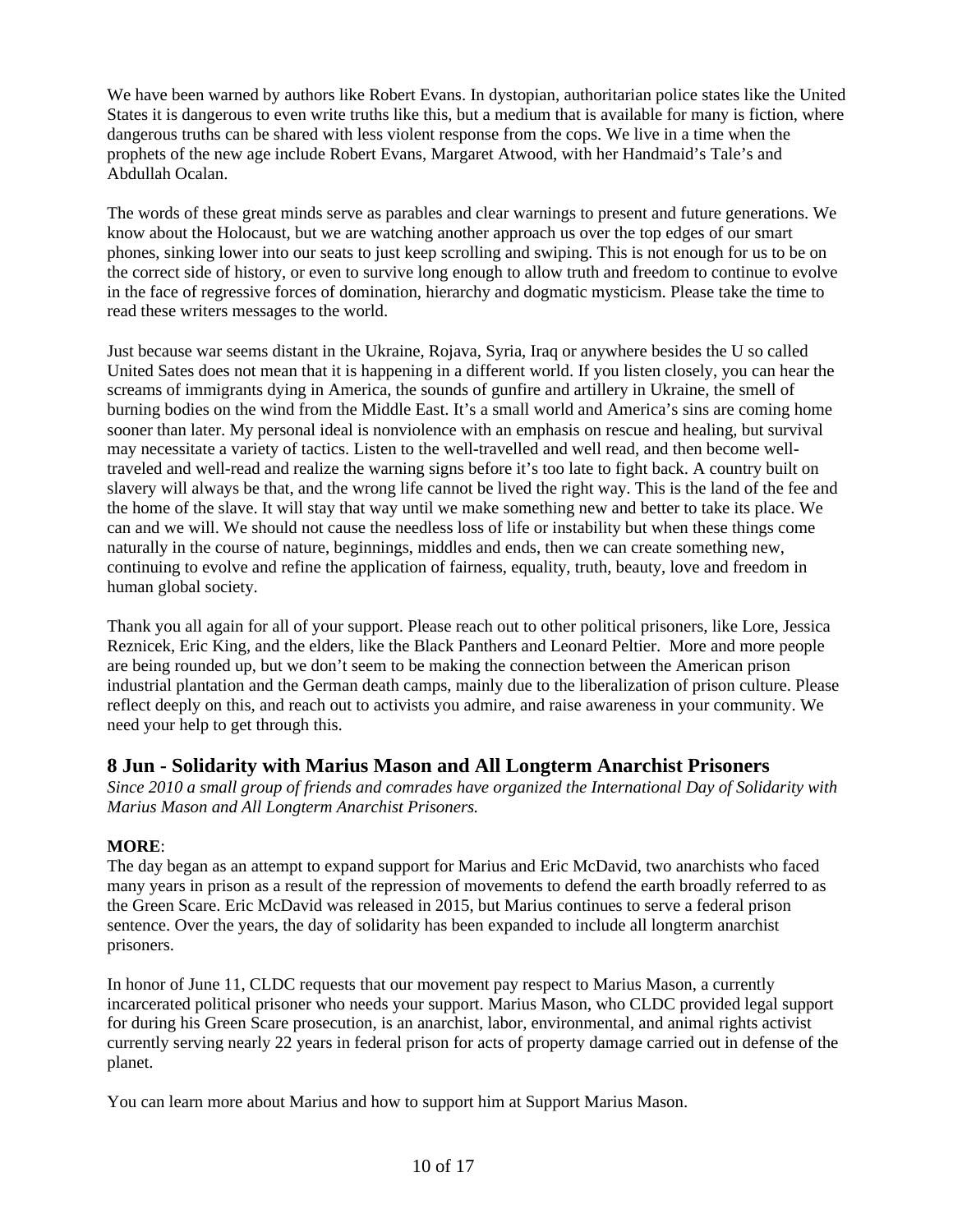Read the full 2022 callout for June 11 at June11.org. You can also download resources at the site and see a list of international events.

Check out the most recent episode of The Final Straw to hear June 11 statements from folks inside and to learn about ongoing prisoner support efforts for those serving sentences as a result of their participation in the George Floyd Rebellions in 2020.

# **9 Jun - FCI Englewood Started Eric's ADX Transfer Paperwork BEFORE his recent trial ever started**

*When Eric arrived at USP Lee after a recent acquittal at trial in March 2022, he was not allowed to walk the yard; he was informed he was on a special hold.*

### **MORE**:

At the transfer center at USP Atlanta, before reaching USP Lee, the Bureau Of Prisons deleted Eric's management variable making him maximum security custody. He was told that he CAN NOT be transferred and cannot be placed in general population.

Eric currently has medium security points, and it has been confirmed there's no management variable, yet somehow the BOP has him classified as MAXIMUM security custody.

Eric is at USP Lee because in May of 2020, it was confirmed the BOP previously wrote out some disciplinary shots and referred them to the prosecutor for potential charges; the BOP is unable to conduct it's own disciplinary hearing until the prosecutor declines criminal prosecution. At that point, the BOP can conduct it's own disciplinary hearing for these two write-ups, which could result in potential sanctions like lost good time, lost phone use, lost access to commissary, etc.

The BOP claims they are unable to transfer him from USP Lee due to these indefinitely pending disciplinary hearings, where he is being illegally detained above his current custody level, with records of threats to his life at USP Lee from white supremacist gangs that have been documented since 2018.

It seems awfully convenient, because the BOP had no problem conducting a disciplinary hearing for Eric regarding the write-up of the assault in the closet (that Eric was just acquitted of in March 2022 at federal trial), despite the prosecutor communicating with BOP they DID intend to prosecute supportericking.org/2022/04/02/this-is-not-a-blue-dress-gold-dress-type-of-situation At trial, it was revealed the BOP went as far as creating a fake version of the BOP disciplinary hearing paperwork to present to Eric that said the prosecutor WASN'T pursuing prosecution.

## **The Write-Ups**

When reading about these alleged disciplinary infractions, keep in mind that Eric has never seen any of these. Nor has he been delivered either of them. They are all at this point hypothetical, straight from the mouths of Bureau of Prison staff.

The alleged write-ups the prosecutor is holding onto that stalls Eric's transfer involves Officer Gustafson, who took Eric into the showers in June of 2020 while handcuffed in his underwear, and attacked him. He flipped Eric over, dumped him head first onto concrete, which resulted in an emergency trip to the hospital and stitches.

They attempted to write Eric up for this, claiming that he assaulted the officer. However, upon review of video and BOP officer statements, this write-up was dismissed. It was clear Eric played no role in this interaction besides victim.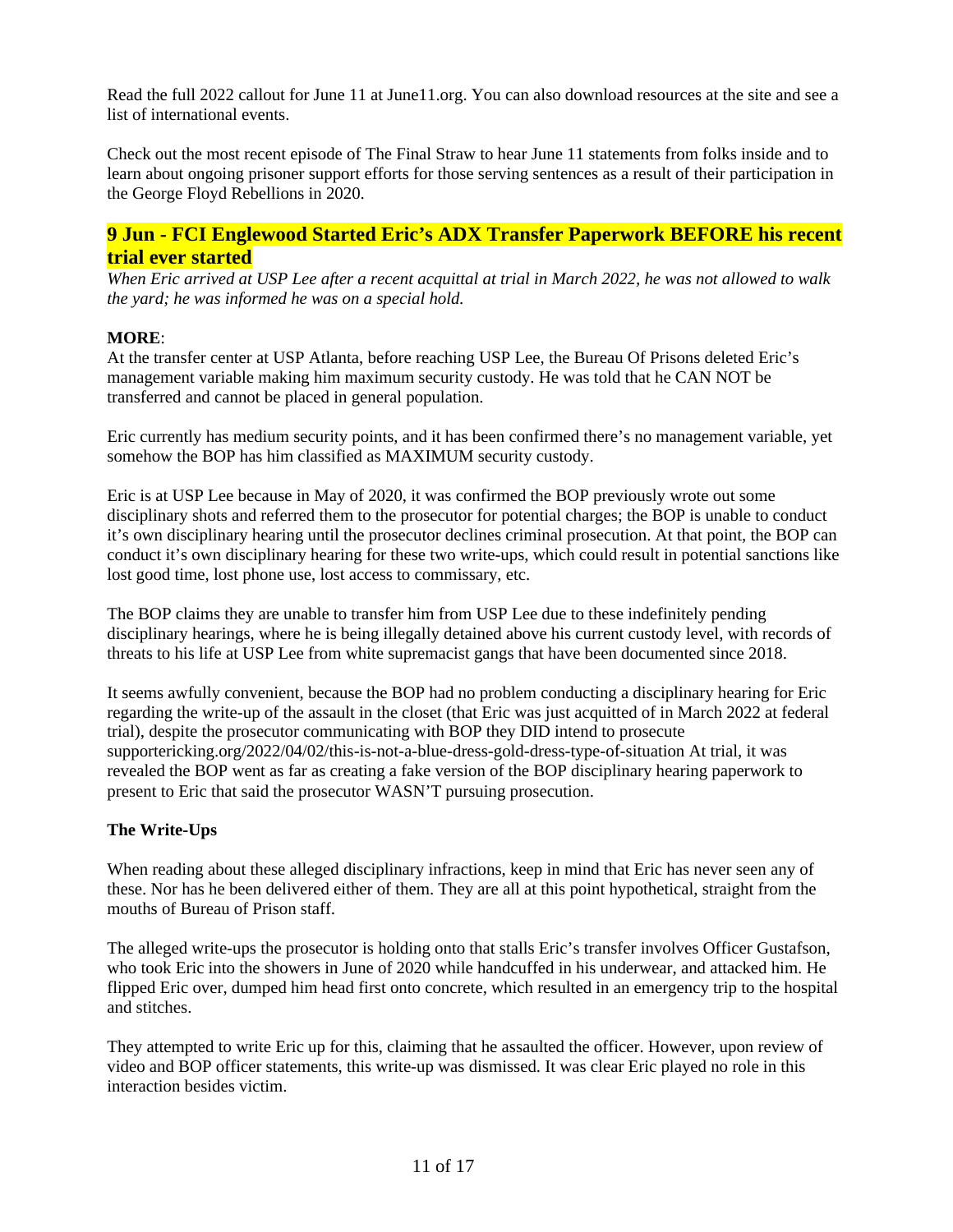This was not the first incident. In fact, Officer Gustafson carried out systematic harassment of Eric via disciplinary write-ups, assault attempts and threats. At times at the behest of the prosecutor (at trial), at times seemingly of Gustafson's own accord.

If BOP policies extended to protect Eric… Gustafson would have never gotten the keys to Eric's cell in June of 2020.

In April of 2020, Officer Gustafson threw a book at Eric. When Eric attempted to report this, he was told that the specific position of an officer whose job is to investigate allegations against BOP staff wasn't filled, so he was unable to report the violation. In actuality, \*per policy\* if a prisoner alleges an officer attempted to assault him the two will not have contact until an investigation is concluded, or the prisoner has a disciplinary hearing in order to keep all parties safe.

This did not happen.

In May of 2020, Officer Gustafson claims Eric assaulted him by flicking water at him from the shower. (The SAME day in a different unit Eric's friend also received the SAME write-up of "assault by liquid" despite the two being held without contact). While this is an incredibly silly claim, this disciplinary infraction was on the books. It should have created a situation where the two would no longer have contact. supportericking.org/2020/06/29/deliberate-indifference

This did not happen.

Little did Eric know, the next contact with Gustafson would be between his head and the cement floor of the shower. This for SURE was going to trigger the policy protecting him from this officer, right? supportericking.org/2020/06/24/eric-assaulted-by-guard-at-fci-englewood

The BOP STILL ALLOWED OFFICER GUSTAFSON ACCESS TO ERIC.

And now… Eric is at a max security facility awaiting an ADX supermax transfer.

Afterwards, Officer Gustafson was given a new job out-of- state. The trial prosecutor DID have further contact with him; he brought Gustafson to testify against Eric at trial March 2022, where Eric was unable to bring up the assault in the shower during his testimony. And now, the prosecutor is sitting on these writeups holding out for criminal prosecution on a write-up that directly involves Officer Gustafson.

Did the BOP investigate this assault and targeted harassment of Eric AT ALL? After his disciplinary hearing in 2020, after those staff statements and video showing he did nothing wrong in the shower, did this trigger an investigation?

## **The ADX Referral**

(read about the ADX prison in Florence here people.howstuffworks.com/adx-florence.htm)

FCI Englewood shipped USP Lee in 2022 a hard-copy folder of an ADX supermax designation referral already in process for Eric. It seems BOP attorneys may have begun the process of a supermax custody transfer PRIOR to Eric ever stepping foot in the courtroom for trial (and eventual acquittal) March 2022.

USP Lee has completed Eric's psych exam, intake interview, and sent Eric's ADX supermax referral off for a final decision on transfer.

The supermax control unit was built to handle prisoners with incredibly long sentences or life in prison. So it seems a little odd, so soon after Eric's acquittal, they chose an ADX…We're one year and seven months away from Eric's out date, but he's placed in absolute segregation at the ADX supermax…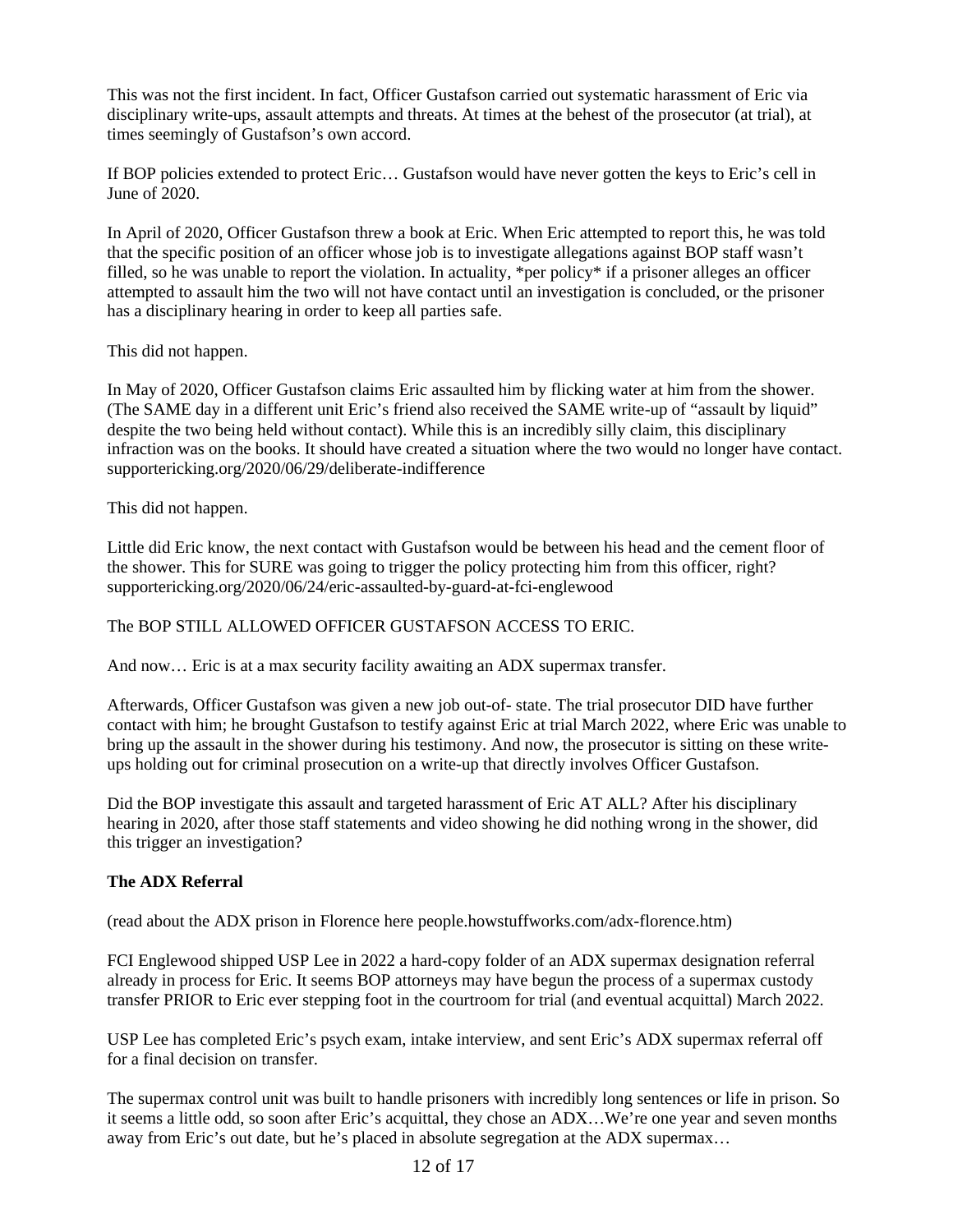Eric wanted to share these; he wants y'all to know that this pending ADX transfer is VERY real. Eric is at medium security points. At medium points with no management variable, a prisoner MUST be held at appropriate custody. Yet he is currently being held in MAXIMUM custody at USP Lee in segregation, and pending transfer to ADX supermax Florence.

## **The Conditions**

- o Eric is not receiving any mail, no phone and no visits.
- $\circ$  Eric has no sanctions on phones, yet has not been allowed a phone call to his family.
- o The library at USP Lee is closed.
- $\circ$  Prisoners in segregation at USP Lee are not allowed visits. Despite the fact Eric has no visiting sanctions, and did not currently ask to be placed in the SHU, he is going to be held without any access to visits.

 *"Things here are EXACTLY as predicted lol, this is mentally + physically exhausting. Same horrible food, finger toothbrush w/ expired "toothpaste," no family visits, no law library, no phone calls, + seemingly no family mail. Paper spoons, no radios. Loud ALL the time, hot as fuck, dirty as fuck, had the same holey socks for 3 weeks. I've been getting legal calls, but only 4 letters – 3 from my first 3 days, + none from my wife Everything we thought, right on the money. The day I got here S.I.S. put me in the SHU saying it's cause I had pending shots . . . 2 days later psych said I was being referred to ADX, I told him 2 shut up . . . 3 days later he brought me the "ADX psych eval consent form" . . . then 2 days after that I had the Eval. Test. So they aren't playing games w/ that. 4 days ago my Case Manager confirmed that my packet was completed here and totally at Region – who along w/ National – ordered this 2 happen according 2 psych.*

 *Naturally, that was pretty shocking. They're saying the referral can take 2-3 months ugh. Will I hear from my wife during this time? People NEED 2 be asking the appropriate folks, if I'm being moved then what's the hold up? Let's go! Why the extra stuff? Why destroy family contact + law library access?*

 *19 days + not one fam. letter? :("*

What did Eric do that is deserving of 7 months underground before he's eligible for a halfway house? He has been held in segregation for 3 years and 9 months. The BOP told senators that he had to be held in segregation because he was ACCUSED of assaulting a lieutenant. So now that he's acquitted (not guilty) at trial March 2022, what is the reasoning for sending him back to Florence, to complete solitude underground in a supermax control unit? Why is it necessary to put his halfway house time back in the hands of a warden that sent staff to testify against him at his trial in March 2022?

## **We have QUESTIONS**

### North Central Regional Office

Andrè Matevousian is currently the North Central Regional Office Director, however he was also the warden of ADX Florence in 2018. Eric was NOT designated to ADX Florence at that time, yet his transfer paperwork dated August 20<sup>th</sup> of 2018 was signed by then-warden Andrè Matevousian. This was a "temporary transfer" request to USP Leavenworth. Warden Matevousian tells Director Sarah Revell that Eric was AGRESSIVE and DISRUPTIVE and therefore had to be placed in hard 4 point restraints, but…

Did Matevousian have knowledge this was not the truth? If he would have reviewed the footage and reviewed staff statements to the FBI about the day Eric had been assaulted in a broom closet August 2018, he would have known that in fact there is no footage of Eric demonstrating anything but compliance. When the head of SIS Robert Cordova spoke to the FBI in May of 2020, he admitted in fact footage had been deleted because it showed that Eric was compliant and therefore there was no reason to maintain the footage. Other officers also testified under oath to Eric's compliance at an evidentiary hearing October 2021 and at federal trial March 2022.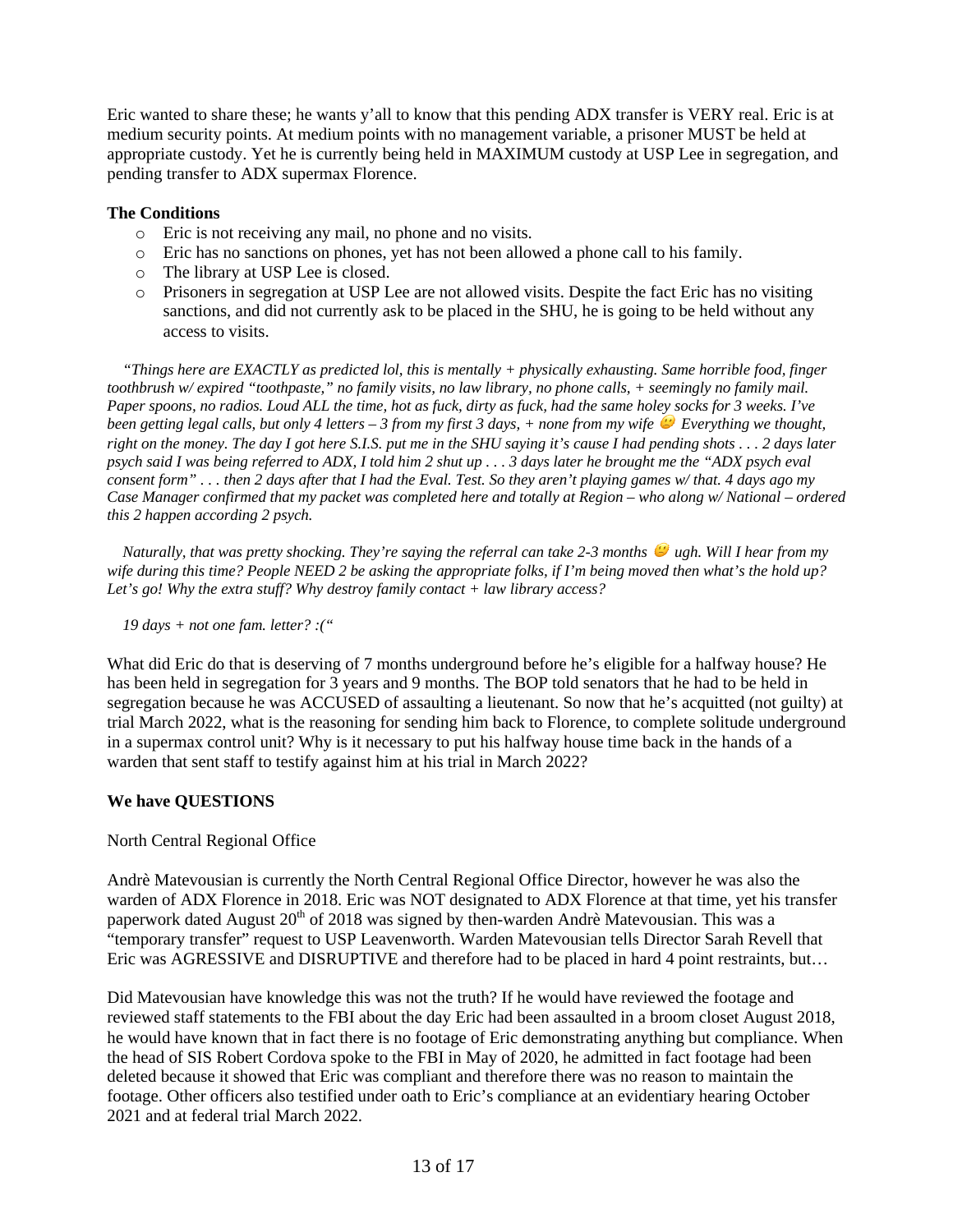After this transfer requested by Andrè Matevousian

Eric was never allowed to safely walk a normal yard again.

Andrè's will be one of the final signatures on the paperwork that will seal Eric's fate and send him to the ADX.

Director Andrè Matevousian played a role in 2018 in these trumped-up charges Eric was acquitted of due to acts of self-defense from an assault in a broom closet at Florence in August 2018, and again in 2022 being a part of placing Eric into ADX supermax custody.

# **9 Jun - We Both Were Incarcerated at Rikers Island. Now We're Discussing Its History.**

*Former antifascist political prisoner David Campbell writes about his time at Rikers Island and interviews Jarrod Shanahan about Jarrod's new book.*

### **MORE**:

by David Campbell (*Truthout*)

Two years after the 2020 Black Lives Matter uprisings began, mainstream politicians are pushing a reactive, fear-based law-and-order politics. In this precarious moment, Jarrod Shanahan's new book Captives is more necessary than ever. The book traces the history of post-war New York City through the lens of the city's jails, focusing largely on the notorious Rikers Island jail. Shanahan shows, in vivid detail drawn from extensive research, how the facility became the squalid penal colony it is today. In 448 pages, Shanahan covers city politicking, jail rebellions, the dismantling of the welfare state, and finally, the rise of police and guard unions as reactionary political entities in their own right.

Shanahan knows Rikers well; he served 30 days there in 2016. I met him while preparing to begin my own one-year jail sentence there in 2019. We stayed in close contact throughout my sentence, and have remained close since. Here, I interview him about Captives, and what this history means in light of the city's plan to replace Rikers with new jails designed under "progressive" ideals, the looming threat of a federal takeover, and our personal experiences as captives there.

**David Campbell**: Tell me about your writing and research process for this book.

**Jarrod Shanahan**: This project began when I went on Amazon and typed in "Rikers Island history book" and nothing came up. I just wanted to know the history and understand the social context of this awful place that I got sent to, because you try to process it when you leave.

I also really want to emphasize that archival research is essential, even though it was a fraught undertaking in this case. Documentation was often from the perspective of the jail administrators or their allies in city government. It's also easy to mistake the information that you have with all of the information [that exists]. But archival work is essential for putting together the basic skeleton of how an institution came to be and how it's changed over time, and it's getting easier and easier as a lot of this material gets digitized.

Another important component is speaking with people who were there, whenever possible. I understand there's an oral history of Rikers coming out. I can't wait to read it!

The more I learn about Rikers, the more I realize I know so little. Do you ever have that feeling, as a scholar?

Oh, definitely. I actually had that feeling while finishing this book, specifically talking to you about it. When you were locked up there.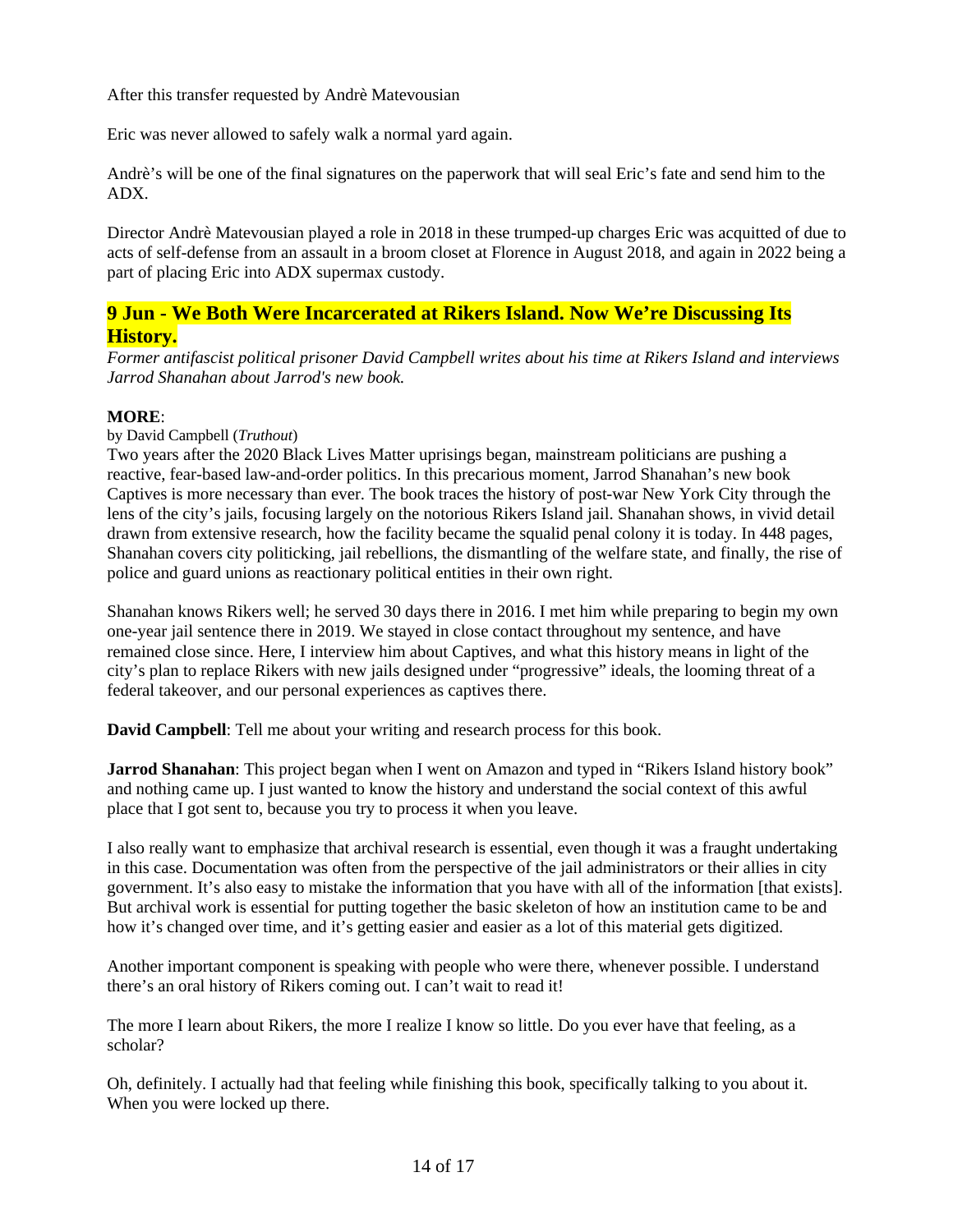Right. You were working on Captives while I was serving my sentence, and we communicated about all kinds of things regarding Rikers.

Yeah. One discussion we had was very humbling for me because I had collected documentation of a number of prisoner disturbances and I thought I had a fairly coherent thesis for how they were connected. And then when we published your article in Hard Crackers about the strike that you helped organize around COVID conditions in Rikers, I told you, "Man, this is so amazing, what you did." And right away you said, "This stuff happens all the time at Rikers." So that was a reminder to me that the vast majority of the history that I was writing about, I don't actually know. So much of it is never documented at all.

One of the most fascinating things in Captives for me was the history of the jail rebellions you were able to uncover, and how they often actually succeeded, even receiving total amnesty. Less surprisingly, the same is true for the guards, who have gotten away with some horrifying things, and rarely is anyone punished. Every once in a while, someone gets some sort of administrative slap on the wrist.

Every once in a while, yeah.

But by and large, for both guards and prisoners, refusing to play by the rules — and often sheer insurrection — has tended to work.

There's an old saying: "direct action gets the goods."

Another thing I found really striking was just how petty, nefarious, and reactionary a force COBA [the Correction Officers' Benevolent Association, the main DOC guards' union] had been.

No less a prison scholar than Heather Ann Thompson has written that guard unions are actually potential allies in the struggle against mass incarceration. By contrast, I tried to carve out a very clear picture of the reactionary political role of guards and cops in our society, in particular how they have been instrumental in pushing for and reinforcing the entire social order in which mass incarceration forms such an important part. There's an even more pernicious tendency to view guards and cops in their workforces as simply an amalgamation of individual people. And it's very much true that these institutions are comprised of individuals who might, in their interpersonal behavior and sometimes even at work, diverge from the overall political function of the organization. But these are very much coherent political power blocks. They serve very clear social functions, and pursue clearly defined interests that are opposed to the dignity and safety of most of the people they police and guard.

Most Rikers staff, like most prisoners, are working-class people of color. They often come from the same communities. Do you think that telling themselves they're serving some higher social good functions as a kind of coping mechanism for some guards?

I think the best way to view workforces of cops and guards is as remarkably ordinary people who are doing jobs that should not exist, and which transform them over time. It's an interesting case study in how social being determines consciousness. The vast majority of young people who become jail and prison guards do so because it is the most palatable option among a relatively narrow set of choices. And guards at Rikers, for instance, refer to the 20 years that they must serve before collecting a partial pension as their "20-year sentence."

You often hear them chatting to each other about how much time they have left…

Yeah. There's even a popular saying, "Hired in my 20s, retire in my 40s — can't touch that." This is the pervasive ideology around the job among rookies: I've gotten this lucrative job that's going to build a secure future, and all I need to do is suffer through it. Law-and-order ideology tends to come later.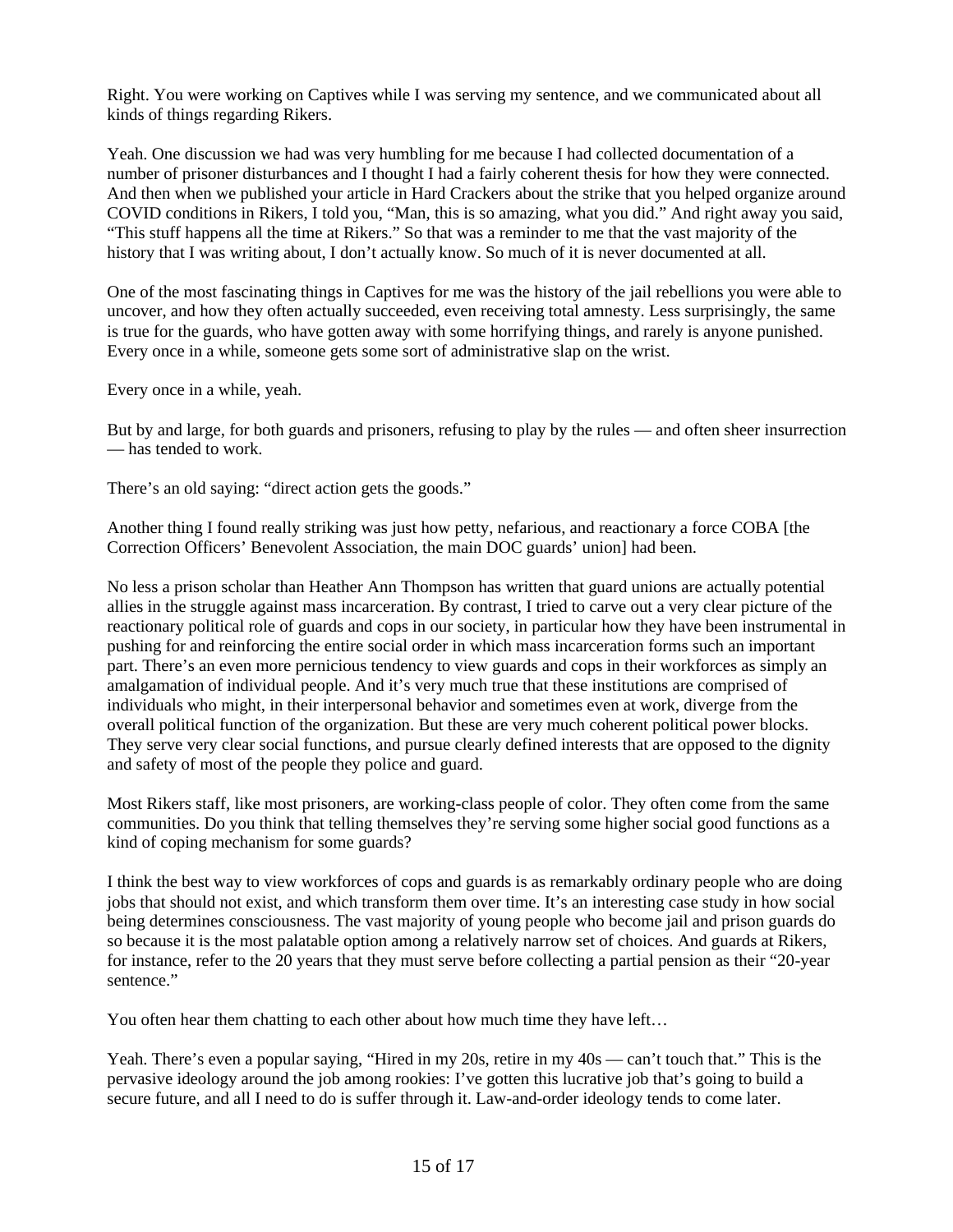So, when they say they're just doing their jobs, that's not wrong, just irrelevant. Some of them end up really believing that they're taking care of prisoners, who would be in Rikers anyway, or that they're dangerous and need to be separated from society. And none of that's true.

When you went on strike at Rikers, which directly contributed to the mass release of almost 1,500 people, you were part of a social experiment that demonstrated concretely that at least 1,500 people did not belong there. As we saw in a similar 1983 mass release, which I write about at length in Captives, the local rightwing newspapers were obsessed with finding the wrongdoings committed by the released prisoners to prove that they should not have been let out in the first place. And to my knowledge, there isn't very much to that effect at all.

Statistically, 13 percent were rearrested in the following months, and very few for serious crimes. But we're still locking people up.

I took great heart from the No New Jails campaign in New York City a few years back [which sought not only to close Rikers, but also to stop the construction of the new borough-based jails and redirect that funding to investing in communities in order to promote permanent decarceration]. The campaign didn't succeed in stopping the jails, but it was a small activist campaign, composed of people working in their spare time, lacking the mountains of foundation money that propped up the pro-new-jail side, and it was taken seriously by many New Yorkers as an alternative. It's easy to get demoralized when you lose, but my primary takeaway from this campaign was that there's a potentially large audience for abolitionist ideas.

When you were at Rikers in 2016, the Nunez monitor (a court-appointed federal oversight body arising from a 2011 lawsuit regarding the use of force by Rikers guards against prisoners) was fairly new, and security cameras were just beginning to appear. When I was there in 2019-2020, cameras were ubiquitous, and toward the end of my sentence they even started to roll out bodycams.

Cameras were not new under Nunez. Previously, they were required for certain high-risk actions. But as the Department of Justice has shown, guards were adept at strategically concealing violence from view, or failing that, making the footage disappear altogether. So actually, the guards have had a long time to prepare for the prevalence of cameras, which are really only the latest iteration of a long history of reformers documenting abuses in the city jails. Before that, you had plentiful written reports from monitors, city officials, civilian workers and sometimes even guards. And what did they amount to? For instance, I was able to reconstruct two incredibly violent staff riots, one in 1986 and one in 1990, in startling detail. The prison scholar Abby Cunniff hit me up and said, "Come on, Jarrod. How did you know that it was drizzling outside?" It was because these events generated mountains of detailed paperwork, investigations, internal reports, responses to the reports, in which all kinds of ranking members of the department and respected civilian overseers, in addition to the prisoners themselves, presented a similar picture of widespread brutality, the kind of violence that if a normal person meted that out in their day-to-day life, they would be going to prison for a long time. And virtually nothing happened.

Yeah, a lot of guards would say "We're making a movie," in regards to the cameras, when they performed a perfunctory pat frisk or something.

One guard told me in 2016, "I have two Academy Awards at home." Meaning he could act compellingly for the cameras and justify his actions later. I think that the guards like this, who told us that they weren't worried about the cameras, should be taken at their word.

We both spent time at the Eric M. Taylor Center, or EMTC, which was designed as the flagship facility of penal welfarism at the height of a progressive golden age in New York, and under the stewardship of Commissioner Anna Kross, a devoted local champion of "humanitarian incarceration" and prison reform. We both know firsthand that EMTC is, in layperson's terms, a shithole.

That's an academic term, actually [laughs].